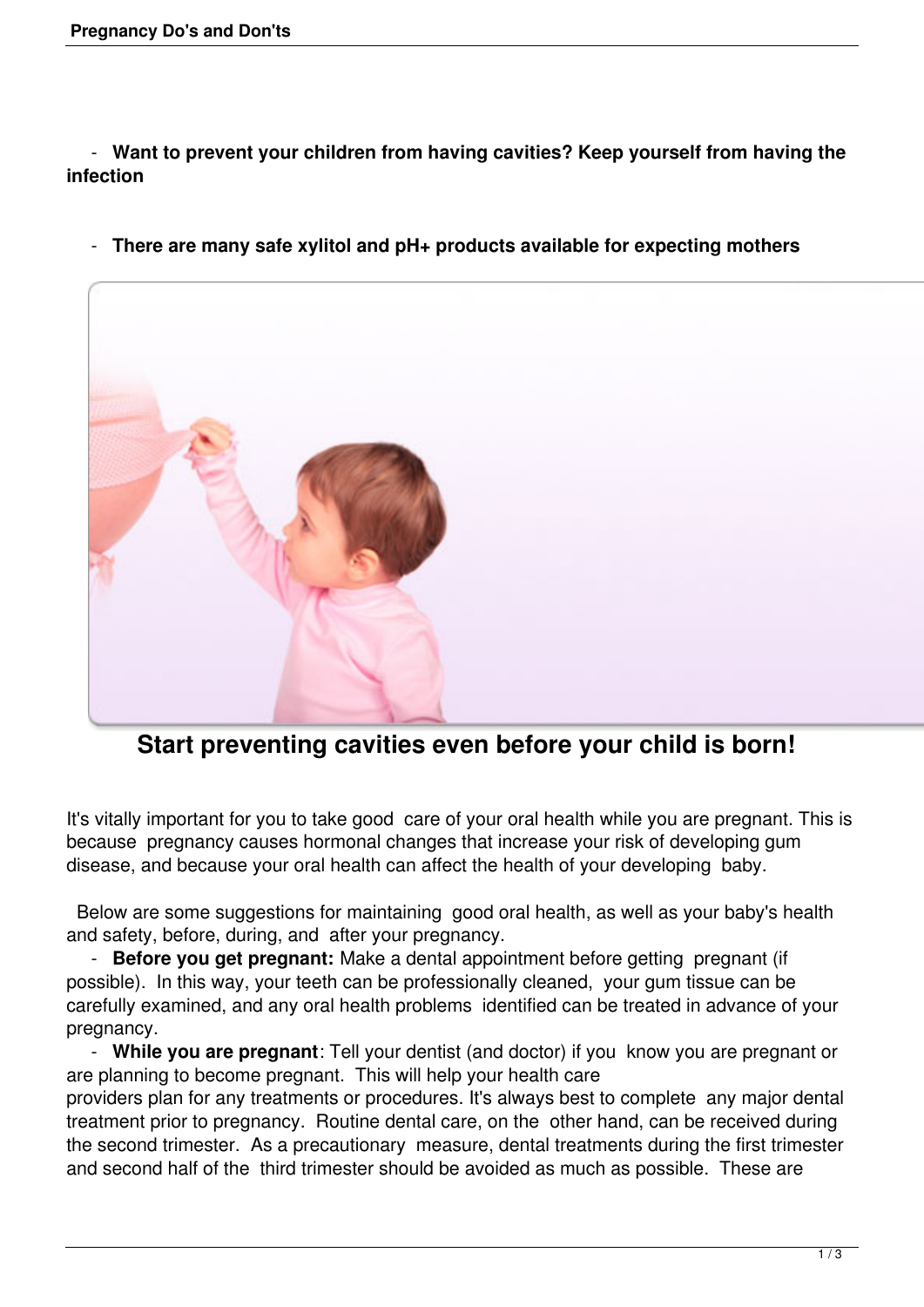critical times in the baby's growth and development and it's simply wise to avoid exposing the mother to procedures that could in any way "influence" the baby's growth and development. All elective dental procedures should be postponed until after the delivery.

 - Tell your dentist the names and dosages of all medications you are taking, including medications and prenatal vitamins prescribed by your doctor, as well as any specific medical advice your doctor has given you to follow. Your dentist may need to alter your dental treatment plan based on this information. Certain drugs, for example, such as tetracycline, can affect the development of your child's teeth and should not be given during the pregnancy.

 - Avoid dental x-rays during pregnancy. If x-rays are essential (such as in a dental emergency), your dentist will use extreme caution to safeguard you and your baby. Advances in dentistry have made x-rays much safer today than in past decades.

Don't skip your dental checkup appointment simply because you are pregnant and believe this appointment is not important. Now more than any other time, regular periodontal examinations are very important. Pregnancy causes hormonal changes that put you at increased risk for periodontal disease and for tender gums that bleed easily a condition called pregnancy gingivitis.

 - To remove irritants, control plaque, and maintain optimum oral health, rather than fewer dental visits you may actually benefit from more frequent professional cleanings during your second trimester or early third trimester. Pay particular attention to any changes in your gums during pregnancy. If tenderness, bleeding or gum swelling occurs at any time during your pregnancy, talk to your dentist or periodontist as soon as possible.

 - Follow good oral hygiene practices to prevent and/or reduce gingival problems, including brushing your teeth at least twice a day and flossing at least once a day. Use a good-quality, soft-bristled toothbrush. Use a toothpaste and brush for at least 2 minutes to remove the plaque that forms on your teeth.

 - If morning sickness is keeping you from brushing your teeth, change to a bland-tasting toothpaste during your pregnancy. Ask your dentist or hygienist to recommend brands.

- Rinse your mouth out with water or a mouth rinse if you suffer from morning sickness and have bouts of frequent vomiting.

Ask your dentist about the need for fluoride supplements. Since fluoride is found in water and almost all brands of toothpaste, fluoride supplementation may not be necessary.

Avoid sugary snacks. Sweet cravings are common during pregnancy. However, keep in mind that the more frequently you snack, the greater the chance of developing tooth decay. Additionally, some studies have shown that the bacteria responsible for tooth decay are passed from the mother to the child. So be careful of what you eat.

 - Eat a healthy, balanced diet. Your baby's first teeth begin to develop about three months into your pregnancy. Healthy diets containing dairy products, cheese and yogurt are a good source of these essential minerals and are good for your baby's developing teeth, gums, and bones.

 - Consult with your dentist or doctor about the need for anaesthesia or other medications should a dental emergency arise. Make sure you tell all health care providers that you come into contact with that you are pregnant. This information could change their treatment plan. Dental treatments that could be considered "emergency" are those that are necessary to ease